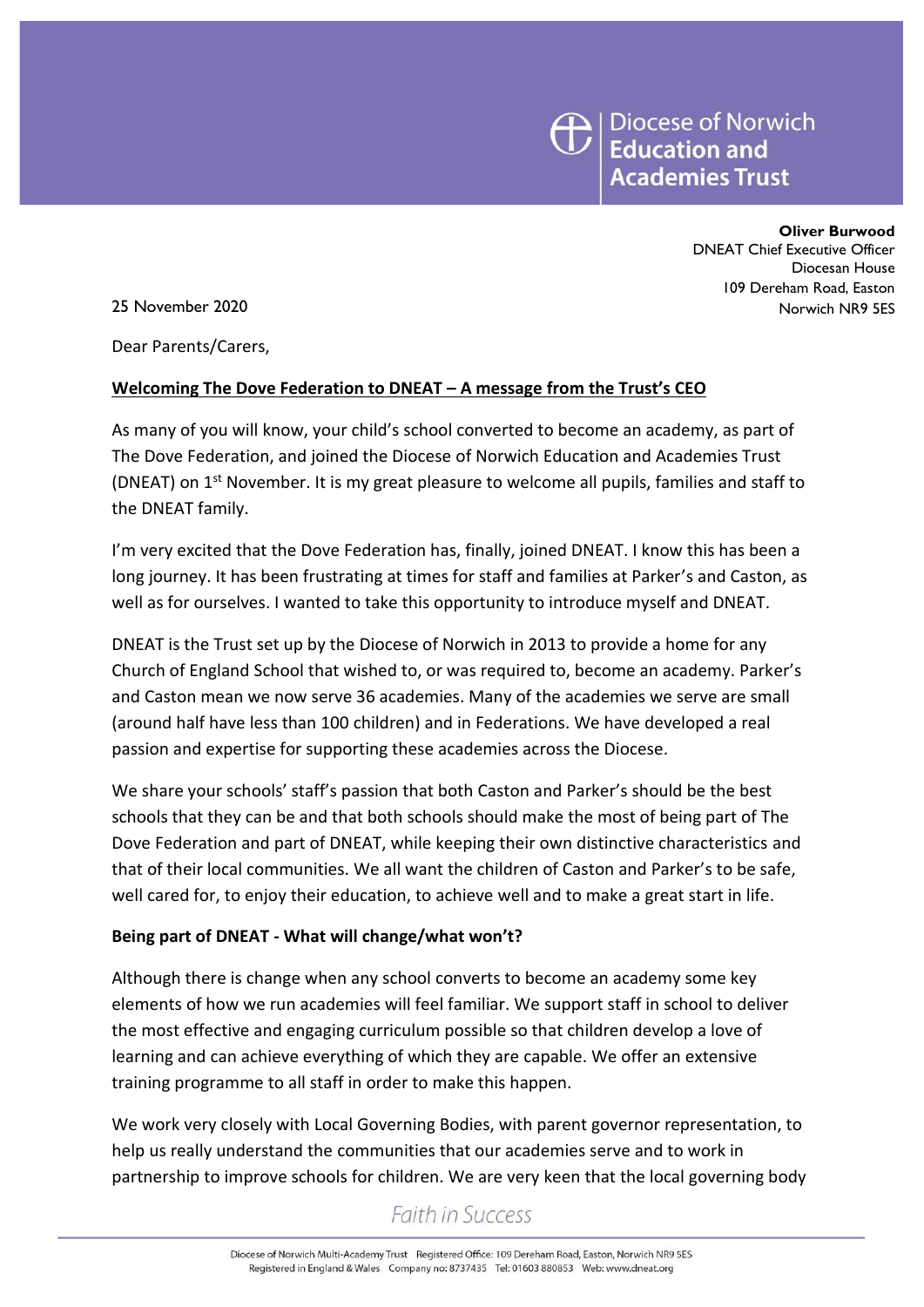includes parent governors. Your school has already written to you to let you know how you can become a governor, should you wish to.

One mantra of ours is that 'Headteachers run the schools.' We give the right level support and challenge to Headteachers so that they are best placed to carry out their role and lead effectively. Headteachers are also placed in a supportive, pro-active regional group with other DNEAT academies and Headteachers. Each academy not only has access to our Academy Improvement Team (AIT) but also to the range of back-office functions, such as HR advice, finance and health and safety advice, that allow Headteachers to focus on improving their schools. As a result of this support, we have a strong track record of improving the academies we work with. 85% of DNEAT academies are rated 'good' or better by Ofsted (in line with national average) and we have shown year on year improvement in terms of pupils' academic outcomes, although this is an area in which we still want to do better.

Lastly, it is important to me to underline the fact that both academies in the Federation remain as part of the wider Diocesan family of church schools. The Christian ethos that runs through the Diocese also runs through DNEAT academies and we are proud of our track record here also. We check that our academies continue to live by Christian values and remain welcoming places of learning to families and children of all faiths and none. Our academies continue to be inspected as part of the Statutory Inspection of Anglican and Methodist Schools (SIAMS), and we are proud that over 95% of academies are rated as 'good' or better by this process.

I do hope that this gives you a flavour of what being part of DNEAT will feel like. I know that the federation is looking to mark and celebrate this new chapter in each school's life, and I look forward to meeting some of you at this event, be it in person or virtually.

## **A message from the Executive Headteacher, Sarah Disney**

As a federation, we are pleased to have finally joined DNEAT after a long wait.

I have been working closely with DNEAT since July and am already seeing the benefits that being part of this organisation will bring. DNEAT are passionate about supporting us to continue to improve, grow, and overcome the barriers that the schools have previously faced whilst maintaining each school's and The Dove Federation's unique characteristics.

I truly believe that with DNEAT's support we will flourish, and I am looking forward to being part of this journey.

# **Faith in Success**